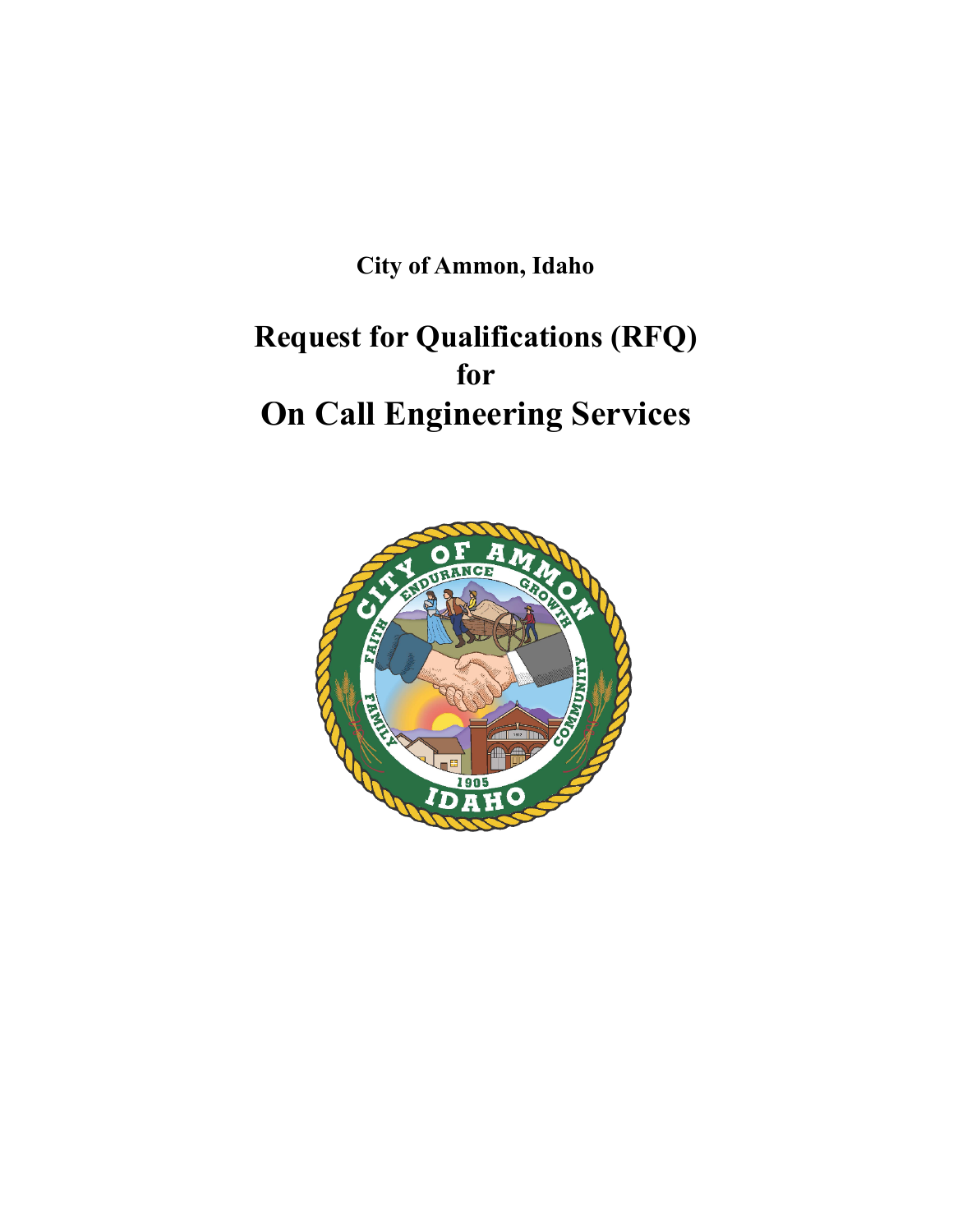### **1.0 INTRODUCTION**

The City of Ammon, Idaho is seeking statements of qualifications from qualified engineering firms for engineering and surveying services for ongoing and upcoming projects city-wide. The City of Ammon is in need of ongoing design and survey services to proactively address infrastructure issues as they arise. These tasks will be completed at the direction of the City Engineer and/or City Administrator.

#### **2.0 GENERAL SCOPE OF WORK**

At a minimum, the tasks described in this section represent the Scope of Work requested by the responding firm.

#### **2.1 On Call Consultant Services for General Civil Engineering Roadway Design**

The City of Ammon is seeking professional services for a variety of projects that may involve urban multi-modal roadway design. Many streets within the City of the Ammon are in need of repair or reconstruction due to their age. When deemed prudent and cost-effective, roadway reconstruction or re-surfacing projects will include underground utility upgrades within the project limits. Likewise, extensive utility upgrade projects often prompt the rehabilitation or full reconstruction of deficient roadways. Qualified firms will be required to perform all necessary field and office work to prepare plans, specifications, and engineer's estimates to City of Ammon's or other Public Agency's Standards, and work collaboratively with City and/or other funding agency personnel.

The design services and tasks listed below are a general example of those that will be required to be completed by the consultants:

- 1. Land Surveying- property and/or topographic
- 2. Roadway design
- 3. Water system design
- 4. Roadway design
- 5. Design of bikeways
- 6. ADA compliant pedestrian facilities
- 7. Parking facility design

Other peripheral tasks and duties may be assigned as necessary to meet the City's needs.

### **2.2 Consultant Services Agreement**

A Master Agreement between the City and the selected consultant will be executed. All City funded projects will utilize the Master and Task Order Agreements in Appendix A.

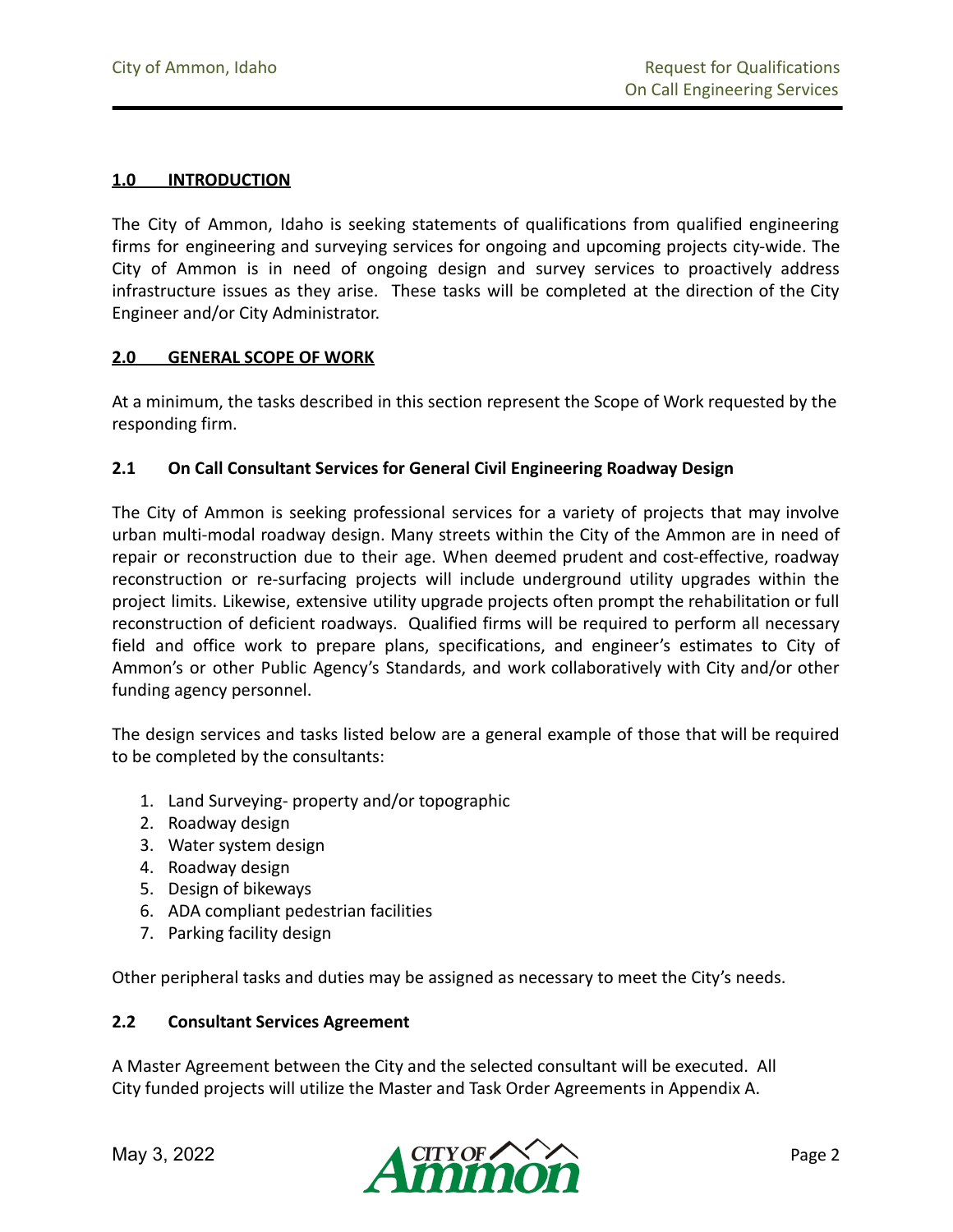Once the Master Agreement is executed, the consultant will be considered for a Task Order Agreement as the City's need arises. The City must approve the scope of work, budget, and design schedule proposed by the selected consultant for each Task Agreement.

Federally and/or State funded projects will be subject to compliance with the guidelines of the funding agency.

### **3.0 SUBMITTAL REQUIREMENTS**

The City of Ammon will accept proposals for On Call Engineering Services at the office of the City Clerk, Ammon City Hall, 2135 South Ammon Rd, Ammon, ID 83406 until 4:00 PM local time on Wednesday, May 25, 2022. Electronic proposals are accepted. Electronic copies shall be emailed to the City Clerk, Kristina Buchan, at kbuchan@cityofammon.us by the deadline listed in this paragraph. No submittals will be accepted after that time and date. Proposals are limited to a maximum length of five (5) standard 8 ½" X 11" pages.

The City reserves the right to reject any or all proposals, or to accept any proposal, which in its judgment will best serve the City's interests. The City reserves the right to waive any and all informalities in the submittal process, or within any Statement of Qualifications. The City may require up to ninety days (90) days after opening the proposals to make a final decision. Any questions or requests for clarification related to this Request for Proposals should be submitted in writing to the City Clerk, Kristina Buchan, at kbuchan@cityofammon.us. Answers to the questions submitted shall be posted on the City's website. Only questions formally submitted to the City Clerk will be addressed. Candidates interested in submitting Proposals shall be responsible to check the website for updated responses to questions.

Candidates should include a cover letter with their Proposals, addressed to Mayor Sean Coletti and the Ammon City Council. All costs incurred by the candidate in preparing a response to this Request for Proposals shall be at the submitting parties sole expense.

#### **3.1 SUBMITTAL CONTENT**

Submittals are to include the following information: Firm/consultant name, address, telephone and fax numbers, e-mail address, certificate of authority to do business in the State of Idaho, and Name of Principal-in-Charge together with the name of the Project Manager and Organizational Structure assembled to accomplish the project goals.

Submittals will be evaluated and ranked based on the following criteria:

- 1. Key personnel.
- 2. Experience with transportation design and engineering.

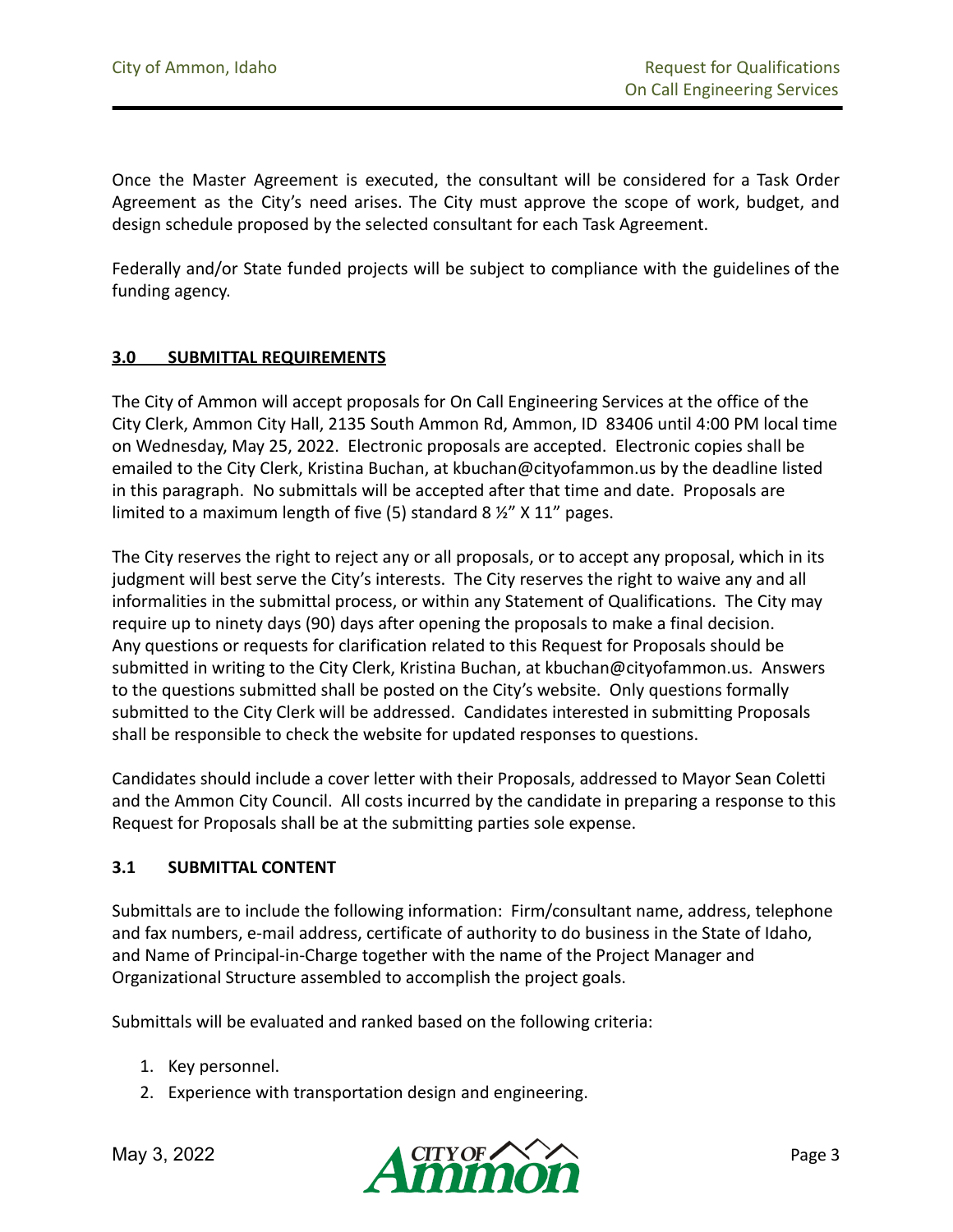- 3. Location and availability of qualified personnel, including Project Manager.
- 4. Approach to Proposal, including scope of services proposed (including future service enhancements).
- 5. Past and present successful transportation projects.

### **4.0 SELECTION CRITERIA**

The City of Ammon will review all Proposals submitted by the time and date specified according to the factors and criteria included within this Request for Proposals. The City will consider the following factors in its review of the Proposals received:

| <b>Factor</b>                                                     | <b>Weight Given</b> |  |
|-------------------------------------------------------------------|---------------------|--|
| 1. Responsiveness of the written proposal to the stated purpose   | 20%                 |  |
| and scope of work.                                                |                     |  |
| 2. Proposal approach, proposed scope of services.                 | 20%                 |  |
| 3. Firm/consultant Experience & Qualifications of Personnel.      | 20%                 |  |
| 4. Past successes and performance of the candidate on related and | 25%                 |  |
| relevant projects.                                                |                     |  |
| 5. Location of firm/consultant.                                   | 15%                 |  |

The best qualified candidate, all factors considered, will be selected for agreement discussions. The City will negotiate an agreement based on the candidate's qualifications and presented contract.

### **5.0 CONTRACT CONSIDERATIONS**

Upon selection, the City of Ammon, Idaho intends to negotiate terms of a Technical Services Agreement with the candidate deemed to serve the best interests of the City. If contract negotiations are unsuccessful, the City reserves the right to negotiate with the next highest-ranked candidate. The City is not under any obligation to award a contract.

### **5.1 TERM OF AGREEMENT**

The initial term of the agreement is to be (5) five years with the option to renew for an additional one (1) year term.

### **5.2 INSURANCE**

The Proposer will indemnify and save harmless the City, its officers, and employees from and against any and all suits, actions, legal proceedings, claims, demands, damages, costs, expenses,

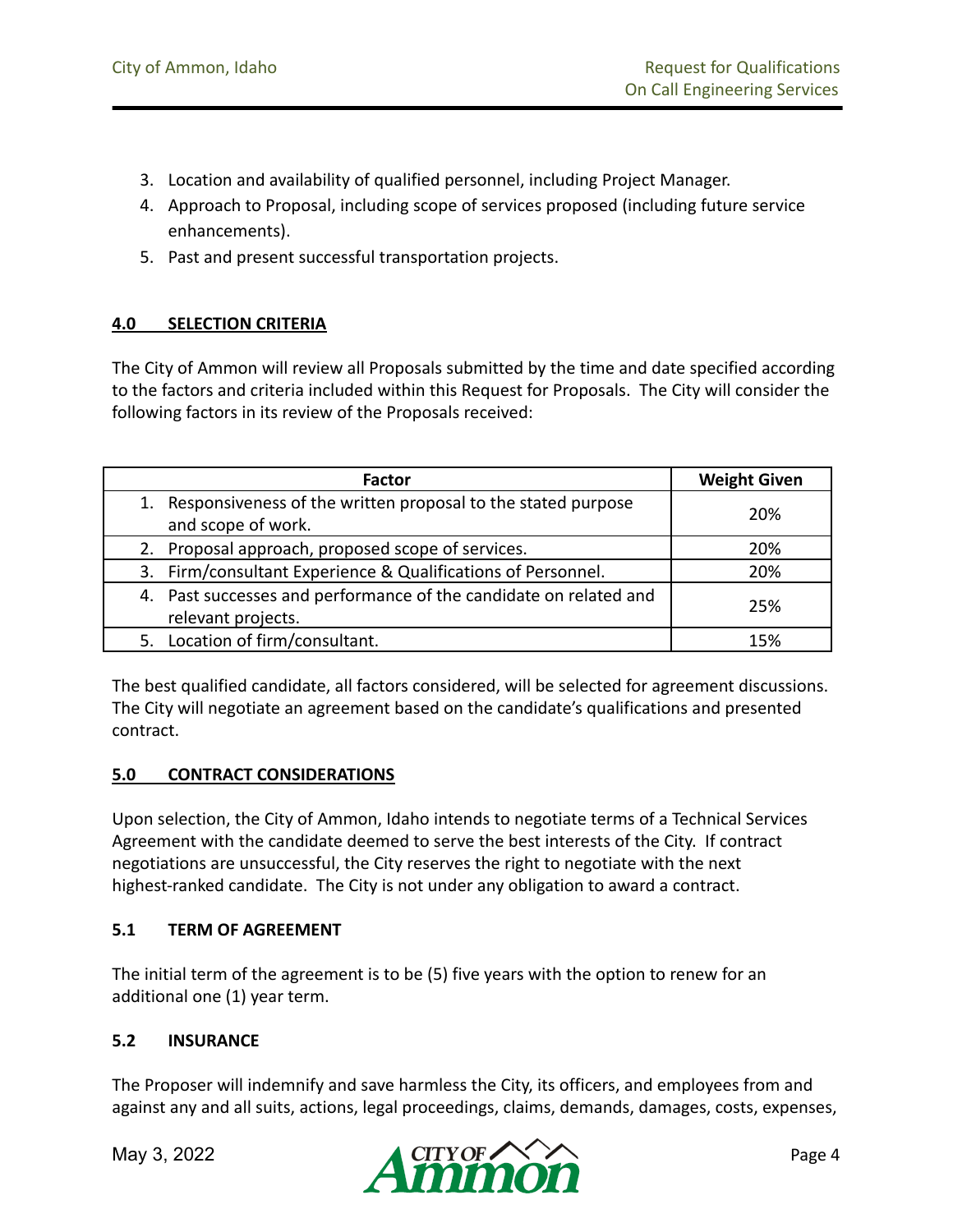and attorney's fees arising out of a willful or negligent act or omission of the Proposer in the performance of this contract. The City will not be responsible for the negligence of the Proposer, or any of its agents, employees, or customers.

The Proposer shall procure and maintain for the duration of the contract, insurance for all claims for injuries to persons or damages to property which may arise from or in conjunction with the performance of the work hereunder by the Proposer, his agents, representatives, employees, or sub-contractors. The cost of such insurance shall be borne by the Proposer and a Certificate of Insurance evidencing that such insurance has been procured and is in force will be forwarded to the City before commencement of work hereunder. Said insurance shall be maintained during the entirety of said contract term and shall name the City of Ammon as an additional insured on said policy.

The City may, at any time request proof of current insurance on any one or all of the coverage's required below. The failure to maintain current insurance as required below may result in the termination of the contract, save and except the Proposers obligations to indemnify the city from all claims.

### **5.3 CANCELLATION CLAUSE**

The City intends to enter into a (2) two year agreement with the option to renew for and additional two (2) year term, based on successful performance of the Consultant, as determined by the City Council.

Either party may terminate for cause or breach of contract at any time.

Either party may terminate the agreement without cause by giving one hundred eighty (180) days' notice.

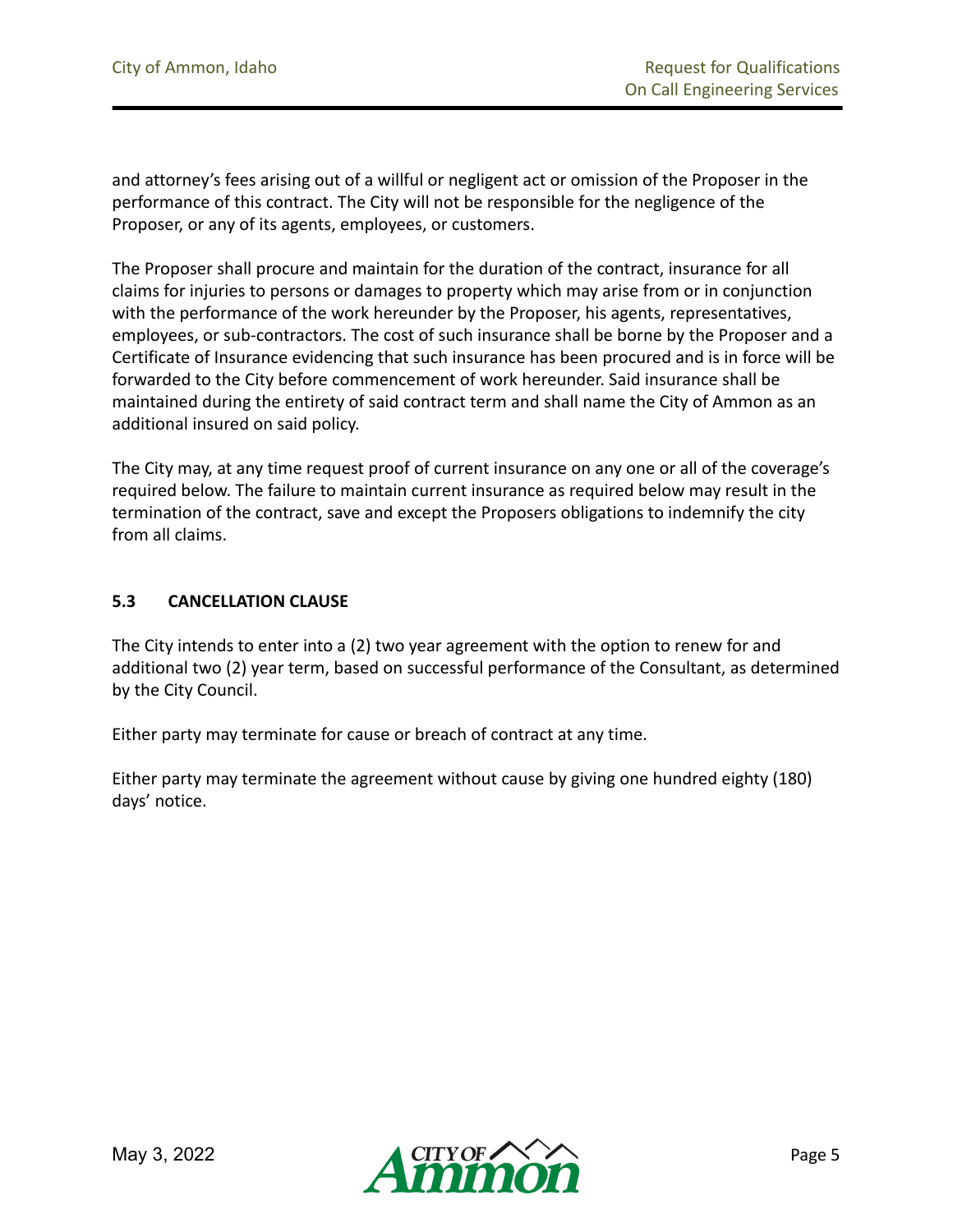# Appendix A

# ON CALL ENGINEERING SERVICES MASTER AGREEMENT

THIS AGREEMENT, made and entered into this \_\_\_\_\_ day of \_\_\_\_\_\_\_\_\_\_\_\_\_\_\_ 20\_\_, by and between **The City of Ammon, Idaho**, hereinafter called "OWNER" and **\_\_\_\_\_\_\_\_\_\_\_\_\_\_\_\_\_\_\_\_\_\_\_\_\_\_\_\_\_\_\_\_\_\_\_**, hereinafter referred to as "ENGINEER" hereby acknowledge and reduce in writing an AGREEMENT made on or about the above date.

THAT WHEREAS, the OWNER recognizes the need for professional and technical services relating to Engineering/Surveying Services.

WHEREAS, the OWNER recognizes the ENGINEER as having the necessary expertise and experience to perform the services and that it is properly qualified and licensed in the State of Idaho for this work;

NOW, THEREFORE, OWNER and ENGINEER agree as follows:

# SECTION 1 - PROFESSIONAL SERVICES

1.1 The professional engineering services to be rendered by ENGINEER shall be as follows:

See specific WORK TASK ORDER(s) for scope(s) of work of work task(s).

# SECTION 2 – WORK TASK SCHEDULE

2.1 See specific WORK TASK ORDER(s) for work task schedule(s).

Page 1 of 9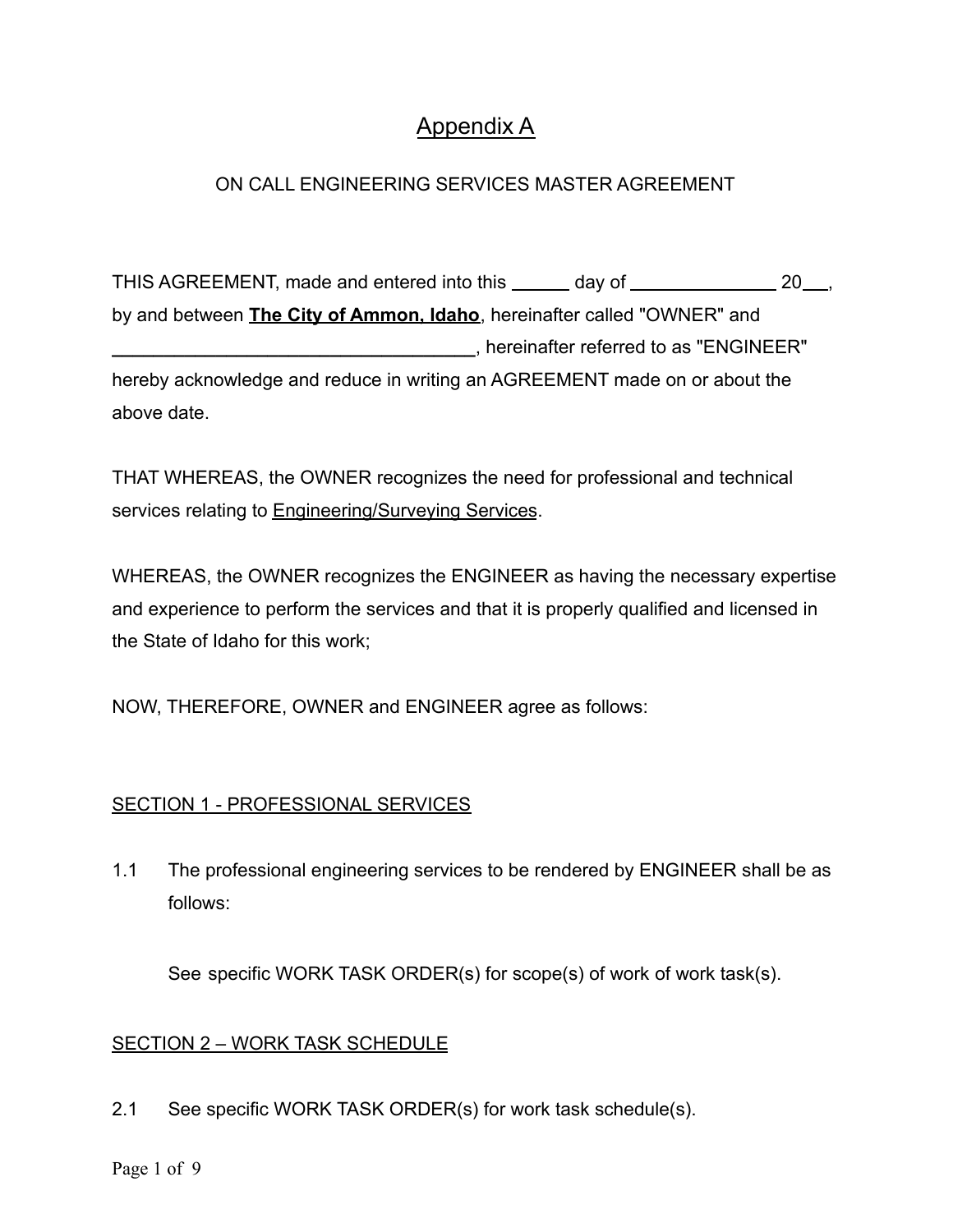### SECTION 3 - PAYMENT TO ENGINEER

3.1 It is hereby understood and agreed that the ENGINEER will provide engineering services to the OWNER in accordance with the scope of work (paragraph 1.1).

MONTHLY PROGRESS BILLINGS, CONTRACT MAXIMUM. For all services and materials pertinent hereto the ENGINEER shall bill the OWNER monthly at the specific billing rates for each staff type indicated on the Cost Worksheet attached to each WORK TASK ORDER for the actual number of hours worked by employees and the actual number of equipment hours or units used, up to a **maximum as shown on the WORK TASK ORDER**. The rates charged for services are based on the ENGINEER's current Fee Schedule which is modified periodically. All services rendered after a new Fee Schedule is in effect shall be billed to OWNER at the new rates.

- 3.2 DELAYS. The ENGINEER is not responsible for damage or delay in performance caused by events beyond the control of ENGINEER. In the event ENGINEER's services are suspended, delayed, or interrupted for the convenience of the OWNER or delays occur beyond the control of ENGINEER, an equitable adjustment in ENGINEER's time of performance, cost of ENGINEER's personnel and subcontractors, and ENGINEER's compensation shall be made.
- 3.3 PAYMENT TERMS. OWNER agrees to make prompt payments in response to ENGINEER's invoices. OWNER recognizes that late payment of invoices results in extra expenses for ENGINEER. ENGINEER retains the right to assess OWNER interest at the rate of one percent (1%) per month, on invoices which are not paid within forty-five (45) days from the date of invoice. ENGINEER also reserves the right, after seven (7) days prior written notice, to suspend performance of its services under this AGREEMENT until all past due amounts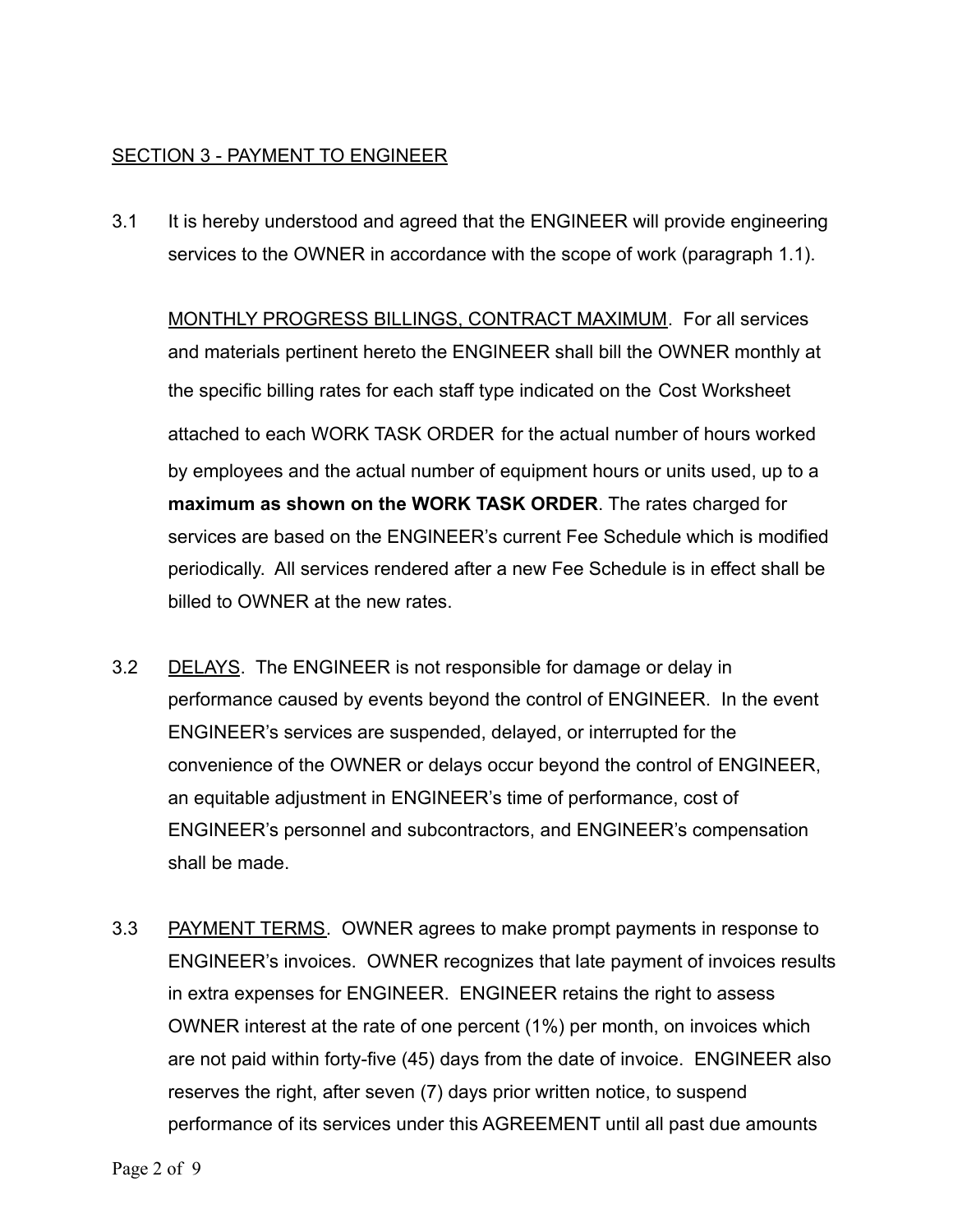have been paid in full.

# SECTION 4 - MISCELLANEOUS PROVISIONS

- 4.1 STANDARD OF PERFORMANCE. All of ENGINEER's services under this AGREEMENT shall be performed in a reasonable and prudent manner in accordance with generally accepted engineering practices.
- 4.2 ADDITIONAL SERVICES. Engineering services or items which are not considered within the scope of work as set forth in paragraph 1.1 of this AGREEMENT may be provided by the ENGINEER under an extension of this contract or under separate contract with the OWNER.
- 4.3 OWNER-PROVIDED SERVICES AND INFORMATION. The OWNER shall furnish the ENGINEER available studies, reports, and other data pertinent to ENGINEER's services; obtain or authorize ENGINEER to obtain or provide additional reports and data as required; furnish to ENGINEER services of others as required for the performance of ENGINEER's services hereunder, and ENGINEER shall be entitled to use and rely upon all information and services provided by OWNER or others in performing ENGINEER's services under this **AGREEMENT**
- 4.4 OWNER-PROVIDED ACCESS. The OWNER shall arrange for access to and make all provisions for ENGINEER to enter upon public and private property as required for ENGINEER to perform services under this AGREEMENT.
- 4.5 OWNERSHIP AND RE-USE OF DOCUMENTS. Original documents, methodological explanations, drawings, designs, and reports generated by this AGREEMENT shall belong to and become the property of OWNER in accordance with accepted standards relating to public works contracts. Any additional copies, not otherwise provided for herein, shall be the responsibility of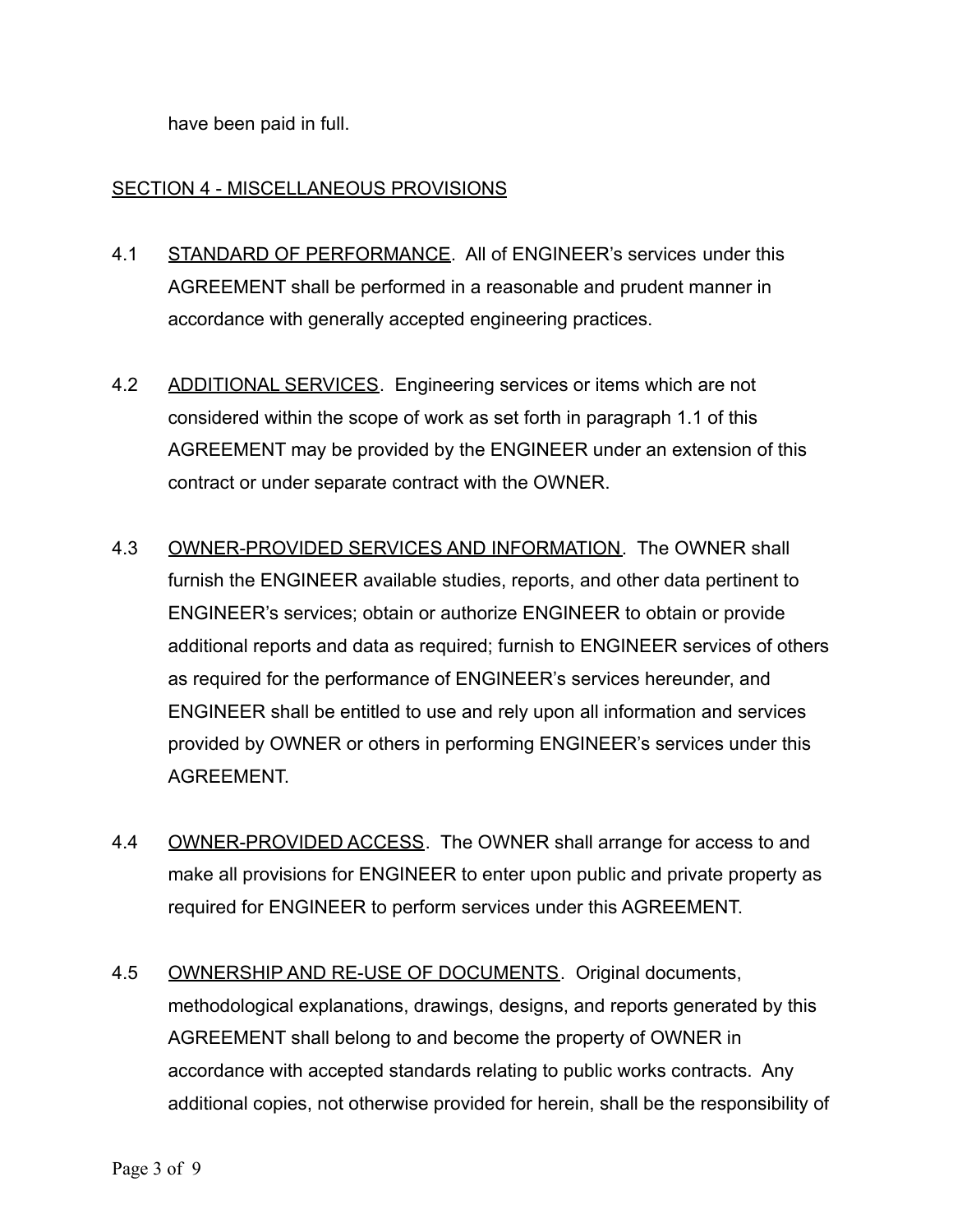### **OWNER**

Documents, including drawings and specifications, prepared by ENGINEER pursuant to this AGREEMENT are not intended or represented to be suitable for reuse by OWNER or others on any other project. Any reuse of completed documents or use of partially completed documents without written verification or concurrence by ENGINEER for the specific purpose intended will be at OWNER's sole risk and without liability or legal exposure to ENGINEER; and OWNER shall indemnify and hold harmless ENGINEER from all claims, damages, losses, and expenses, including attorney's fees arising out of or resulting therefrom. Any such certification or adaptation of completed documents will entitle ENGINEER to further compensation at rates to be agreed upon by OWNER and ENGINEER.

- 4.6 INSURANCE. The ENGINEER maintains, at its own expense, workers compensation, commercial general liability, automobile liability, and professional liability insurance policies with limits at or above that which is reasonably required in the industry and will, upon request, furnish certificates of insurance to **OWNER**
- 4.7 SUCCESSORS AND ASSIGNS. OWNER and ENGINEER, respectively, bind themselves, their partners, successors, assigns, and legal representatives to the covenants of this AGREEMENT. Neither OWNER nor ENGINEER will assign, sublet, or transfer any interest in this AGREEMENT without the written consent of the other.
- 4.8 SEVERABILITY. If any provision of this AGREEMENT is held invalid or unenforceable, the remaining provisions shall be valid and binding upon the parties. One or more waivers by either party of any provision, term, or condition shall not be construed by the other party as a waiver of any subsequent breach of the same provision, term, or condition.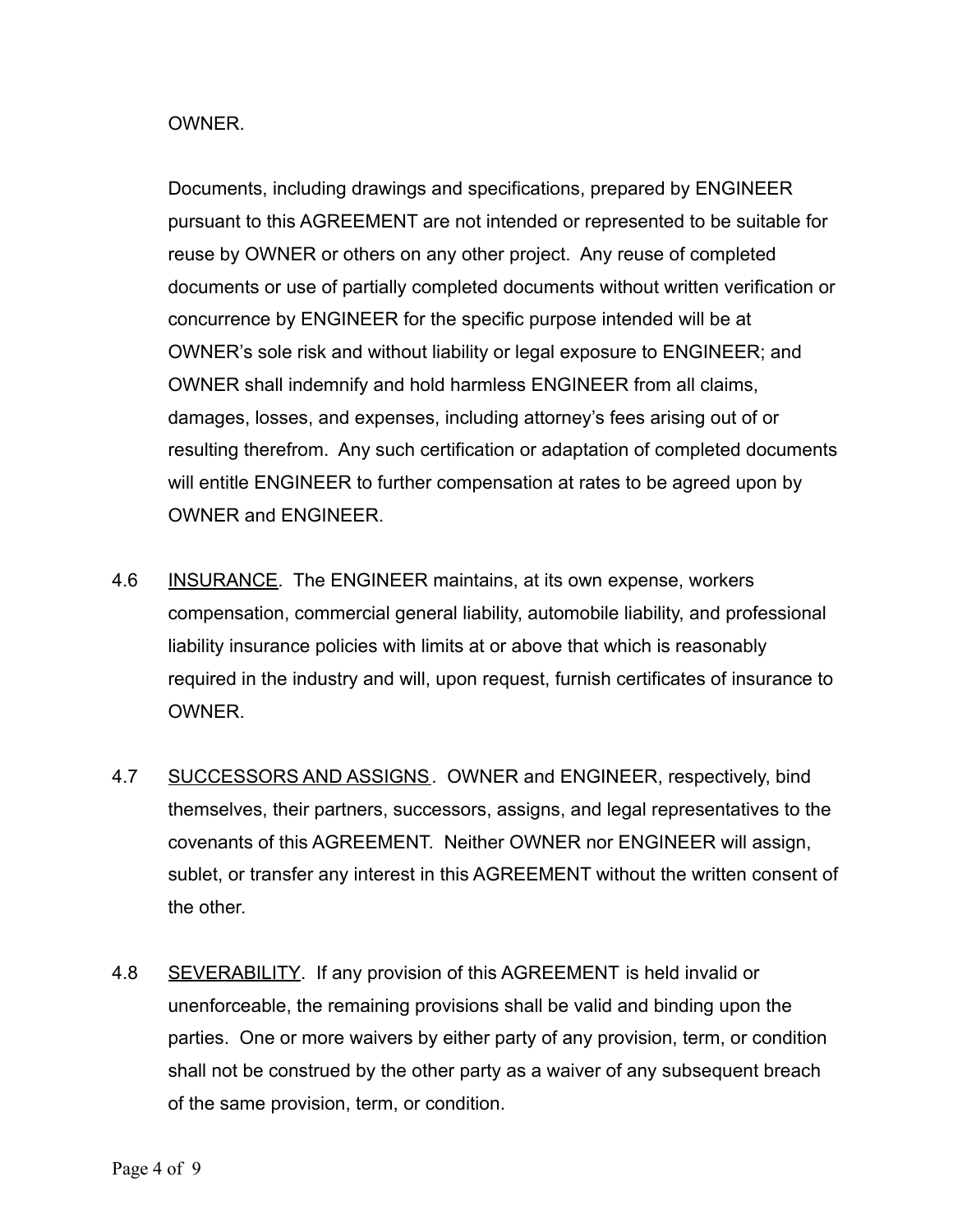- 4.9 LIMITATION OF LIABILITY. ENGINEER's potential liability to OWNER and others is grossly disproportionate to ENGINEER's fee due to size, scope, and value of the PROJECT. Therefore, unless OWNER and ENGINEER otherwise agree in writing in consideration for an increase in ENGINEER's fee, OWNER agrees to limit ENGINEER's liability to OWNER to the greater of \$50,000.00 or the amount of ENGINEER's fee for any loss or damage, including but not limited to special and consequential damages arising out of or in connection with the performance of services or any other cause, including ENGINEER's professional negligent acts, errors, or omissions, and OWNER hereby releases and holds harmless ENGINEER from any liability above such amount.
- 4.10 INDEPENDENT CONTRACTOR. ENGINEER and OWNER agree that ENGINEER is an independent contractor. ENGINEER shall be solely responsible for the conduct and control of the work performed under this AGREEMENT. ENGINEER shall be free to render consulting services to others during the term of this AGREEMENT, so long as such activities do not interfere with or diminish ENGINEER's ability to fulfill the obligations established herein to **OWNER**

# SECTION 5 - LEGAL RELATIONS

- 5.1 INDEMNIFICATION. Each party (the "indemnifying party") agrees to indemnify and hold harmless the other party and any of its principals, agents, and employees, from and against all claims, loss, liability, suits, and damages including attorney's fees, charges, or expenses to which such other party or any of them may incur to the extent they arise out of or result from any negligent act or omission caused by the indemnifying party or its agents or employees.
- 5.2 HAZARDOUS SUBSTANCE INDEMNIFICATION. With respect to claims, damages, losses, and expenses which are related to hazardous waste,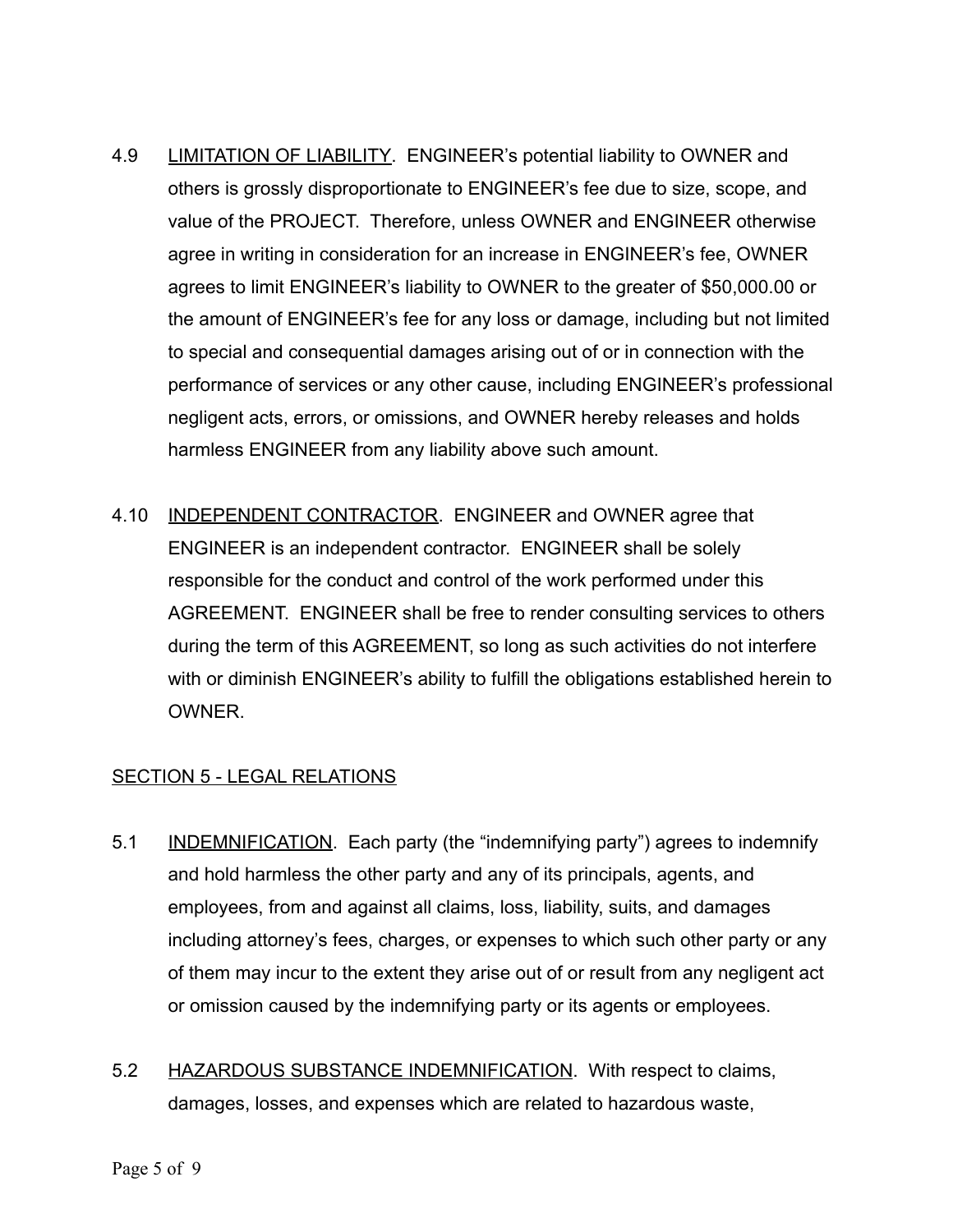pollutants, contaminants, or asbestos on or about the OWNER's property, the OWNER shall, to the extent permitted by law and to the extent ENGINEER is not the cause of such waste, pollutants, contaminants, or asbestos, indemnify, and hold harmless ENGINEER and its employees, subconsultants, or agents from and against all such claims against ENGINEER related thereto.

- 5.3 CONTRACTOR'S METHODS, PRICES. The ENGINEER has no control over the cost of labor, materials, equipment, or other services furnished by others, or over Contractor's methods of determining prices, or other competitive bidding or market conditions, practices, or omissions on the site. Any cost estimates provided by ENGINEER will be made on the basis of its experience and judgment. ENGINEER cannot and does not guarantee that proposals, bids, or actual PROJECT construction costs will not vary from cost estimates prepared by ENGINEER.
- 5.4 CONTRACTOR'S PERFORMANCE INDEMNIFICATION, ADDITIONAL INSUREDS. If the PROJECT involves construction of any kind, the parties agree that OWNER and ENGINEER shall be indemnified by the Contractor to the fullest extent permitted by law for all claims, damages, losses, and expenses, including attorney's fees, arising out of or resulting from Contractor's performance of work including injury to any worker on the job site except for negligence that arises out of the OWNER or ENGINEER. Both OWNER and ENGINEER shall be named as additional insureds by Contractor's General Liability and Builders All Risk insurance policies without offset and all Construction Documents and insurance certificates shall include wording acceptable to the parties herein with reference to such provisions.
- 5.5 CONTRACTOR'S SAFETY METHODS. ENGINEER shall not be responsible for the means, methods, techniques, sequences, or procedures of construction selected by contractors or the safety precautions and programs incident to the work of contractors and shall not be responsible for Contractor's failure to carry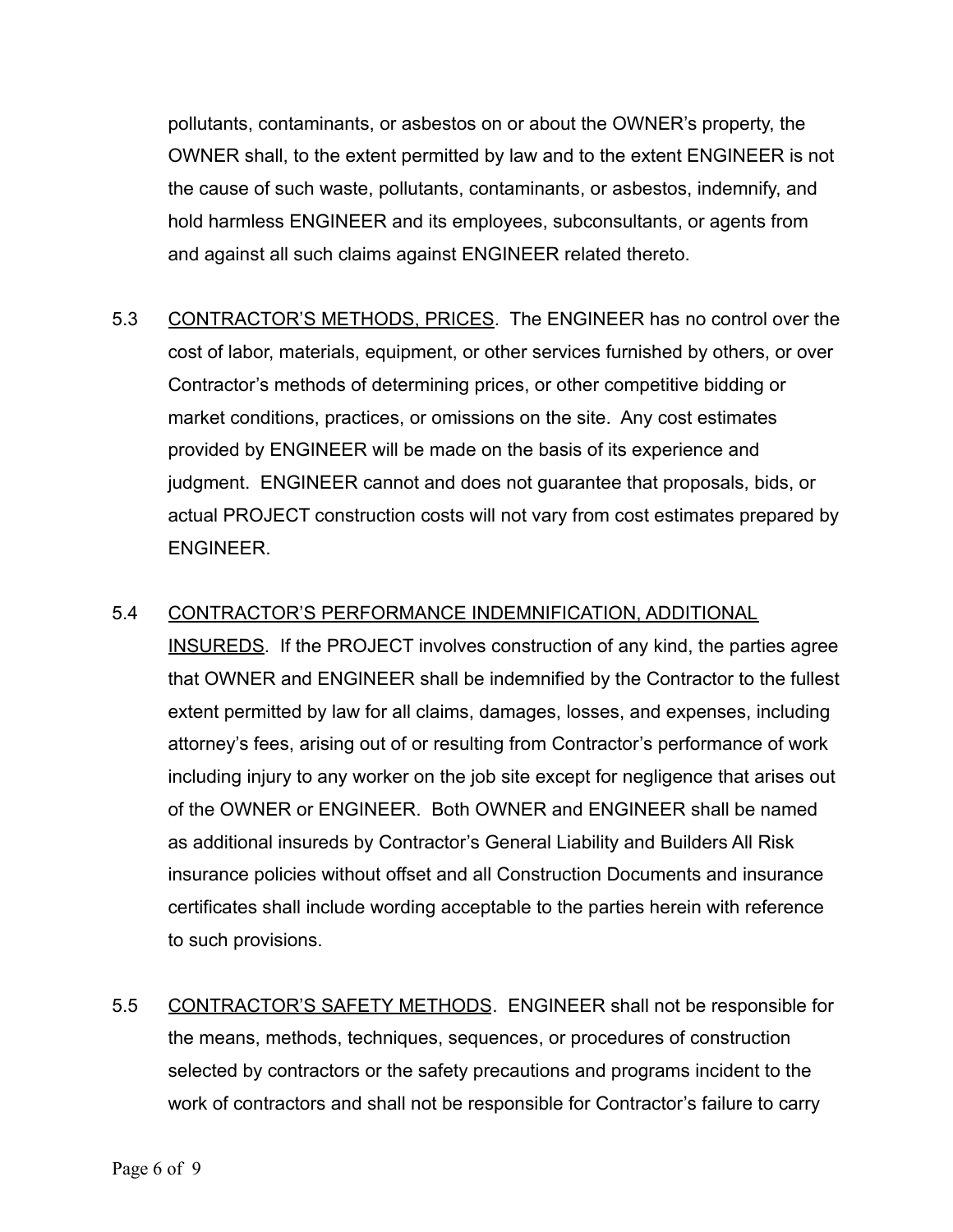out work in accordance with the Contract Documents.

- 5.6 LIMITATION OF RIGHTS. The services to be performed by ENGINEER are intended solely for the benefit of the OWNER. Nothing contained herein shall confer any rights upon or create any duties on the part of ENGINEER toward any person or persons not a party to this AGREEMENT including, but not limited to, any contractor, subcontractor, supplier, or the agents, officers, employees, insurers, or sureties of any of them.
- 5.7 DISPUTE RESOLUTION. All disputes between ENGINEER and OWNER, with the exception of non-payment issues, shall first be subject to non-binding mediation. Either party may demand mediation by serving a written notice stating the essential nature of the dispute and demanding that the mediation proceed within sixty (60) days of service of notice. The mediation shall be administered by the American Arbitration Association or by such other person or organization as the parties may agree upon. No action or suit may be commenced unless (1) the mediation does not occur within ninety (90) days after service of notice, (2) the mediation occurs within ninety (90) days after service of notice but does not resolve the dispute, or (3) a statute of limitation would elapse if suit was not filed prior to ninety (90) days after service of notice.

# SECTION 6 - TERMINATION OF AGREEMENT

6.1 This AGREEMENT may be terminated in whole or in part by either party in the event of substantial failure by the other party to fulfill its obligations under this AGREEMENT through no fault of the terminating party; providing that no such termination may be effected unless the other party is given (1) not less than thirty (30) days written notice (delivered by certified mail, return receipt required) of intent to terminate, and (2) an opportunity for consultation with the terminating party prior to termination.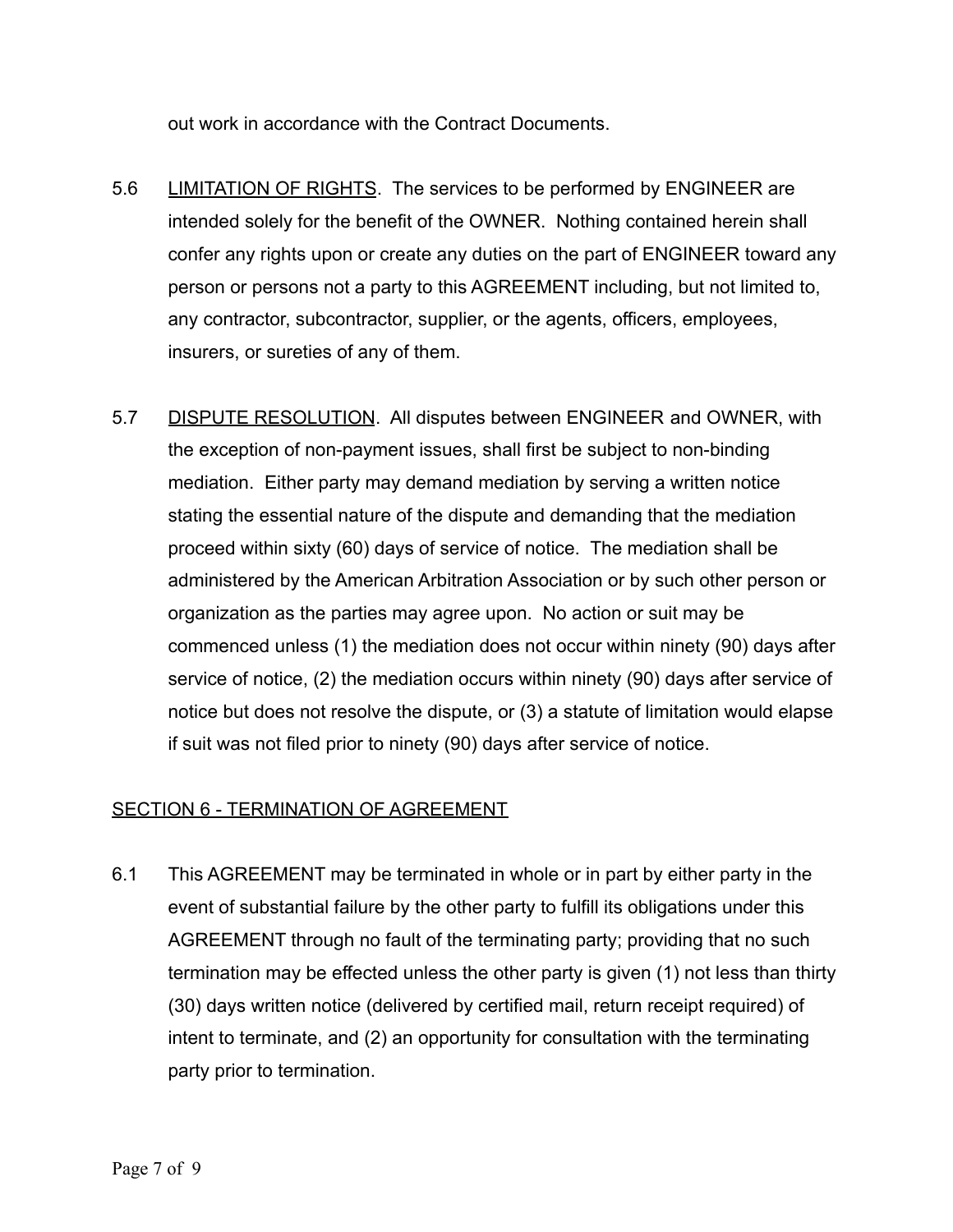6.2 If this AGREEMENT is terminated in whole or in part by OWNER for reasons of default by ENGINEER, a negotiated adjustment in the price provided for in this AGREEMENT shall be made, however, no amount shall be allowed for anticipated profit or unperformed services. If termination for default is effected by ENGINEER, the negotiated adjustment shall include a reasonable profit on that portion of the work performed. The equitable adjustment for any termination shall provide payment to the ENGINEER for services rendered and expenses incurred prior to the termination, in addition to termination settlement costs reasonably incurred by ENGINEER relating to obligations and commitments as a result of entering into this AGREEMENT.

# SECTION 7 - ENTIRE AGREEMENT

7.1 This Engineering Services AGREEMENT shall remain in effect throughout the duration of the WORK TASK ORDER(s). This AGREEMENT, including attachments incorporated herein by reference, represents the entire AGREEMENT and understanding between the parties, and any negotiations, proposals, or oral agreements are intended to be integrated herein and to be superseded by this written AGREEMENT. Any supplement or amendment to this AGREEMENT, to be effective, shall be in writing and signed by the OWNER and ENGINEER.

# **SECTION 8 - GOVERNING LAW**

8.1 This AGREEMENT is to be governed by and construed in accordance with the laws of the State of Idaho.

IN WITNESS WHEREOF, the parties hereto have subscribed their names through their proper offices duly authorized as of the day and year first above written.